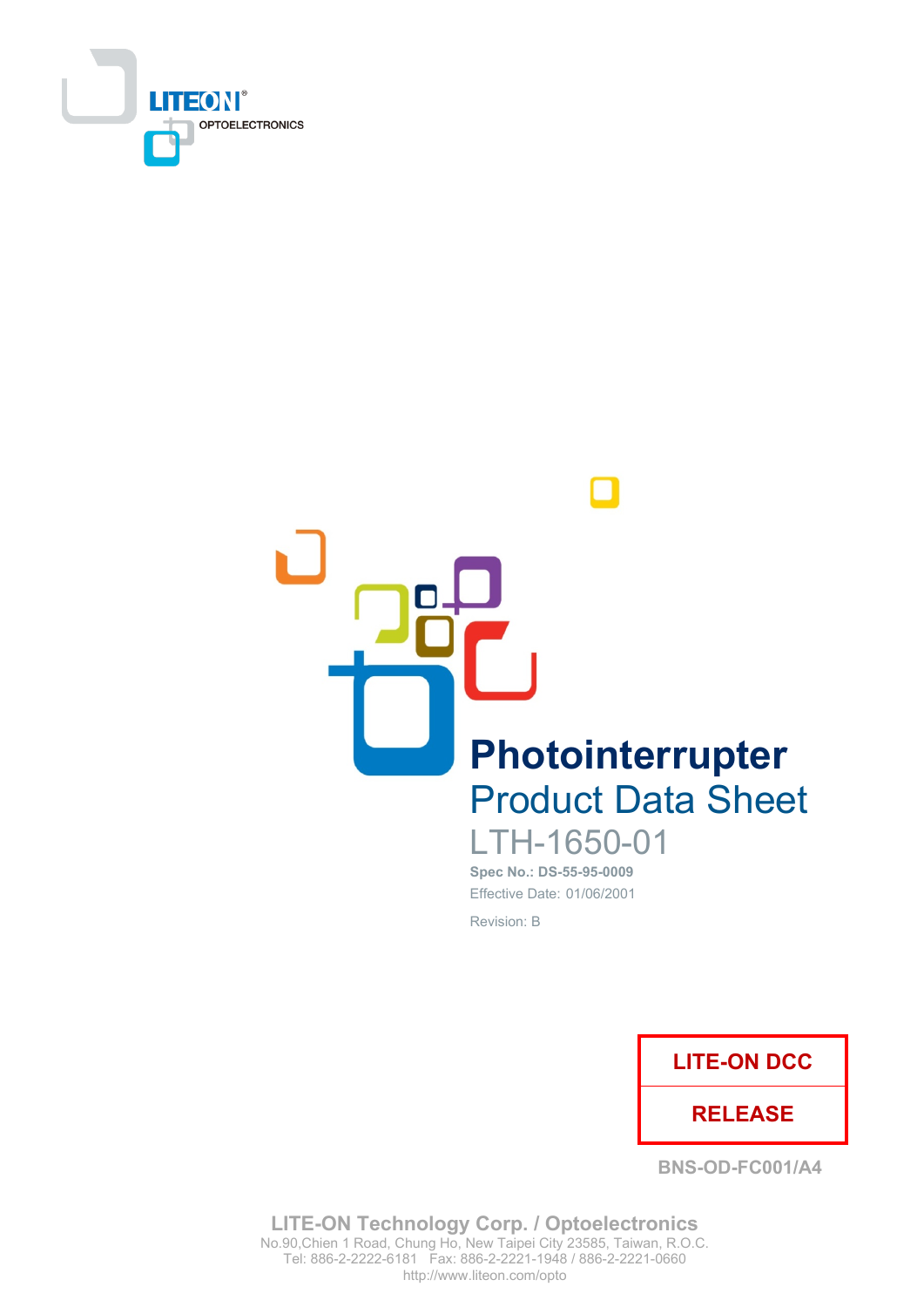

Property of LITE-ON Only

### **FEATURES**

- \* FOCAL DISTANCE: 3 mm.
- \* INFRARED RAY CUT-OFF TYPE.

### **APPLICATION**

- \* PRINTER
- $*$  FAX
- \* OPTOELECTRONIC SWITCHES

### **PACKAGE DIMENSIONS**



Part No.: LTH-1650-01 DATA SHEET

Page:  $\mathbf{1}$ of

 $\mathfrak{S}$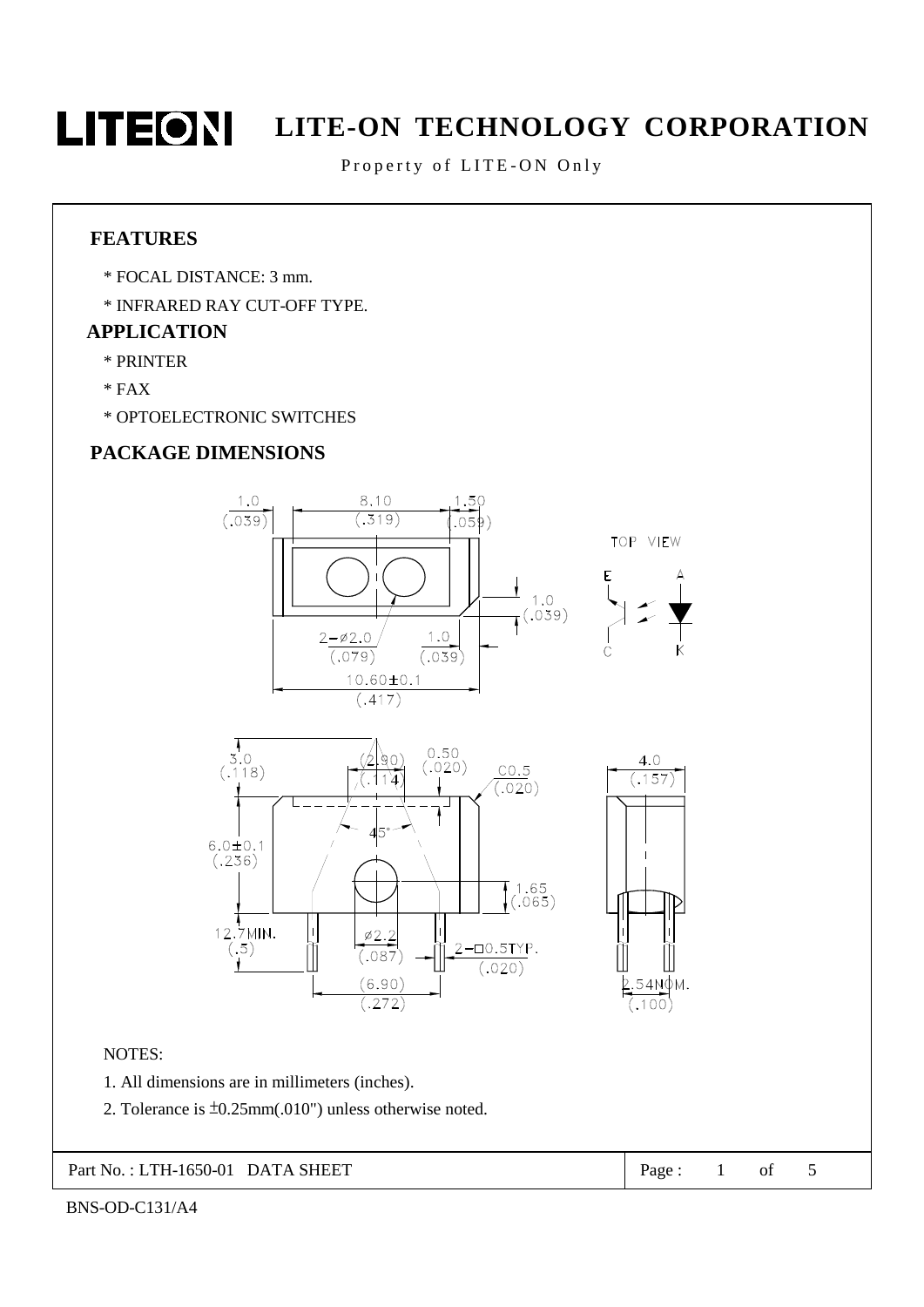Property of Lite-On Only

## ABSOLUTE MAXIMUM RATINGS AT TA=25°C

| <b>PARAMETER</b>                                                  | <b>SYMBOL</b>    | <b>MAXIMUM RATING</b>                     | <b>UNIT</b> |  |  |  |  |  |  |
|-------------------------------------------------------------------|------------------|-------------------------------------------|-------------|--|--|--|--|--|--|
| <b>INPUT LED</b>                                                  |                  |                                           |             |  |  |  |  |  |  |
| <b>Power Dissipation</b>                                          | $P_D$            | 75                                        | mW          |  |  |  |  |  |  |
| Peak Forward Current (300 pps, 10 $\mu$ S pulse)                  | $I_{CP}$         | 1                                         | A           |  |  |  |  |  |  |
| <b>Continuous Forward Current</b>                                 | $I_F$            | 60                                        | mA          |  |  |  |  |  |  |
| Reverse Voltage                                                   | $V_{R}$          | 5                                         | V           |  |  |  |  |  |  |
| <b>OUTPUT PHOTOTRANSISTOR</b>                                     |                  |                                           |             |  |  |  |  |  |  |
| <b>Power Dissipation</b>                                          | $P_{C}$          | 100                                       | mW          |  |  |  |  |  |  |
| <b>Collector-Emitter Voltage</b>                                  | $V_{CEO}$        | 30                                        | V           |  |  |  |  |  |  |
| <b>Emitter-Collector Voltage</b>                                  | $V_{ECO}$        | 5                                         | V           |  |  |  |  |  |  |
| <b>Collector Current</b>                                          | $I_{\rm C}$      | 20                                        | mA          |  |  |  |  |  |  |
| <b>Operating Temperature Range</b>                                | $T_{\rm{opr}}$   | -25 <sup>°</sup> C to + 85 <sup>°</sup> C |             |  |  |  |  |  |  |
| <b>Storage Temperature Range</b>                                  | $T_{\text{stg}}$ | -40°C to + 100°C                          |             |  |  |  |  |  |  |
| <b>Lead Soldering Temperature</b><br>$[1.6mm (.063")$ Form Case ] | $T_S$            | 260°℃ for 5 Seconds                       |             |  |  |  |  |  |  |

Part No.: LTH-1650-01 DATA SHEET

 $\overline{2}$ of Page:

5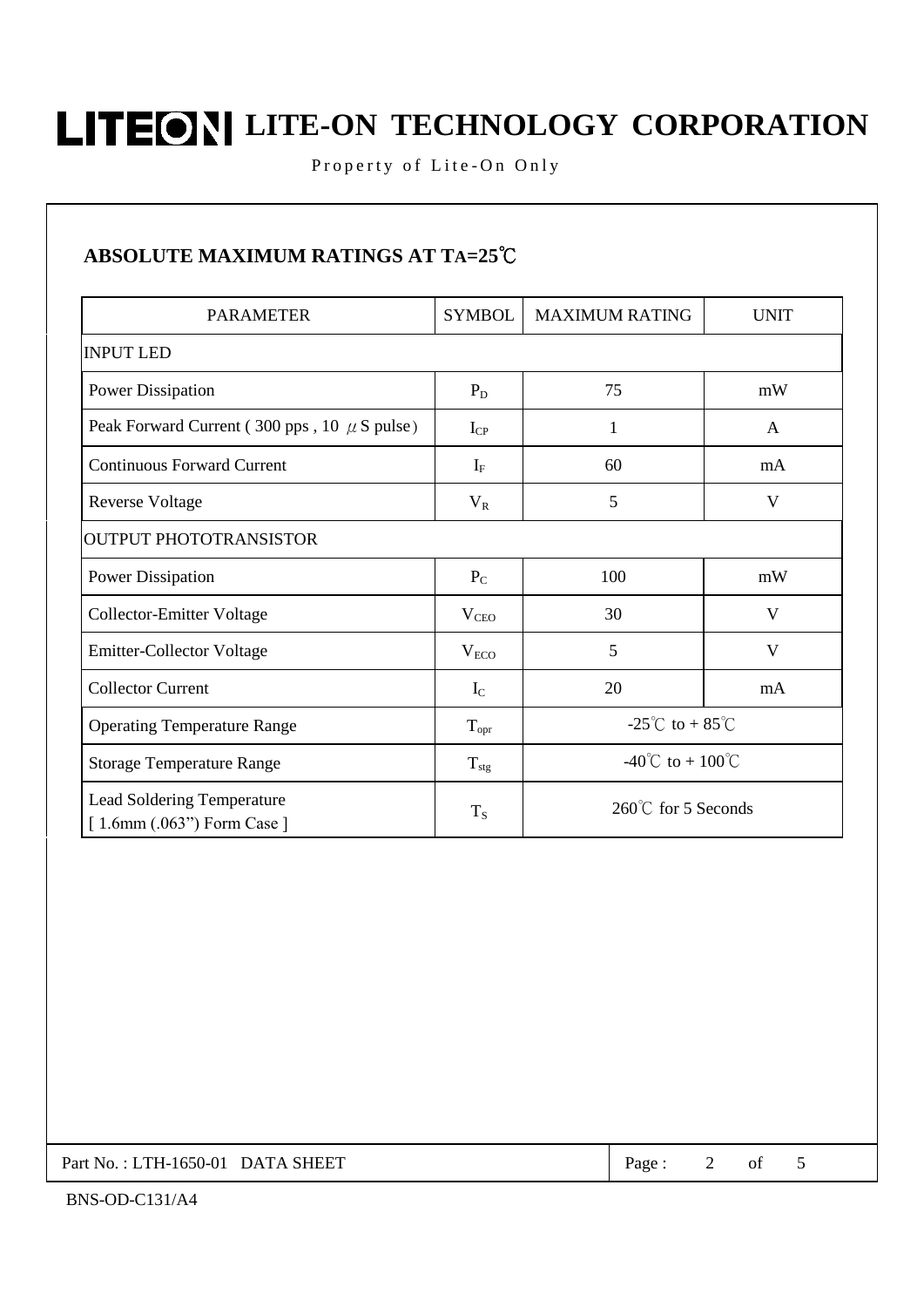Property of Lite-On Only

### ELECTRICAL OPTICAL CHARACTERISTICS AT TA=25°C

| <b>PARAMETER</b>                            |                                       | <b>SYMBOL</b> | MIN. | TYP.           | MAX. | <b>UNIT</b>  | <b>TEST CONDITION</b>                                            |              |  |  |
|---------------------------------------------|---------------------------------------|---------------|------|----------------|------|--------------|------------------------------------------------------------------|--------------|--|--|
| <b>INPUT LED</b>                            |                                       |               |      |                |      |              |                                                                  |              |  |  |
| <b>Forward Voltage</b>                      |                                       | $V_{\rm F}$   |      | 1.2            | 1.6  | V            | $I_F = 20mA$                                                     |              |  |  |
| <b>Reverse Current</b>                      |                                       | $I_R$         |      |                | 100  | $\mu$ A      | $V_R = 5V$                                                       |              |  |  |
| <b>OUTPUT PHOTOTRANSISTOR</b>               |                                       |               |      |                |      |              |                                                                  |              |  |  |
|                                             | <b>Collector-Emitter Dark Current</b> |               |      |                | 100  | nA           | $V_{CE}=10V$                                                     |              |  |  |
| <b>COUPLER</b>                              |                                       |               |      |                |      |              |                                                                  |              |  |  |
| <b>Collector-Emitter Saturation Voltage</b> |                                       | $V_{CE(SAT)}$ |      |                | 0.4  | $\mathbf{V}$ | $I_{C} = 0.05$ mA<br>$I_F = 20mA$                                |              |  |  |
| <b>On State Collector Current</b>           |                                       | $I_{C(ON)}$   | 100  |                | 300  | $\mu$ A      | $V_{CE} = 5V$                                                    | <b>BINA</b>  |  |  |
|                                             |                                       |               | 260  |                | 650  |              | $I_F = 20mA$                                                     | <b>BIN B</b> |  |  |
|                                             |                                       |               | 400  |                | 1200 |              | $d=3.0$ mm                                                       | <b>BINC</b>  |  |  |
| <b>Response Time</b>                        | <b>Rise Time</b>                      | $T_R$         |      | 3              | 15   | $\mu S$      | $V_{CE}$ =5V, I <sub>C</sub> =2mA<br>$R_{\text{I}} = 100 \Omega$ |              |  |  |
|                                             | Fall Time                             | $T_F$         |      | $\overline{4}$ | 20   |              |                                                                  |              |  |  |



Part No.: LTH-1650-01 DATA SHEET

 $3<sup>7</sup>$  $% \left( \left( \mathcal{A},\mathcal{A}\right) \right) =\left( \mathcal{A},\mathcal{A}\right)$  of Page:

 $5\,$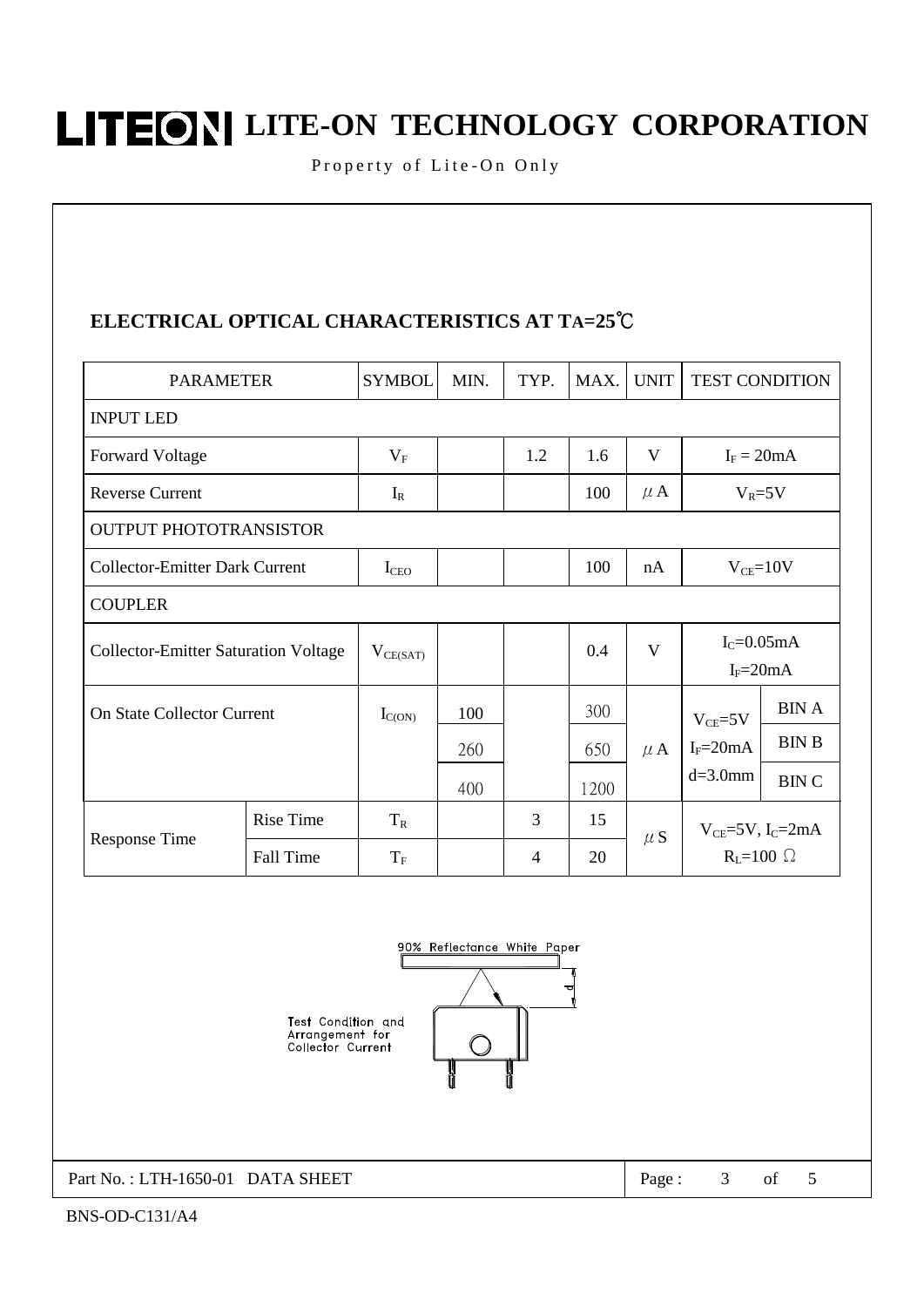Property of Lite-On Only